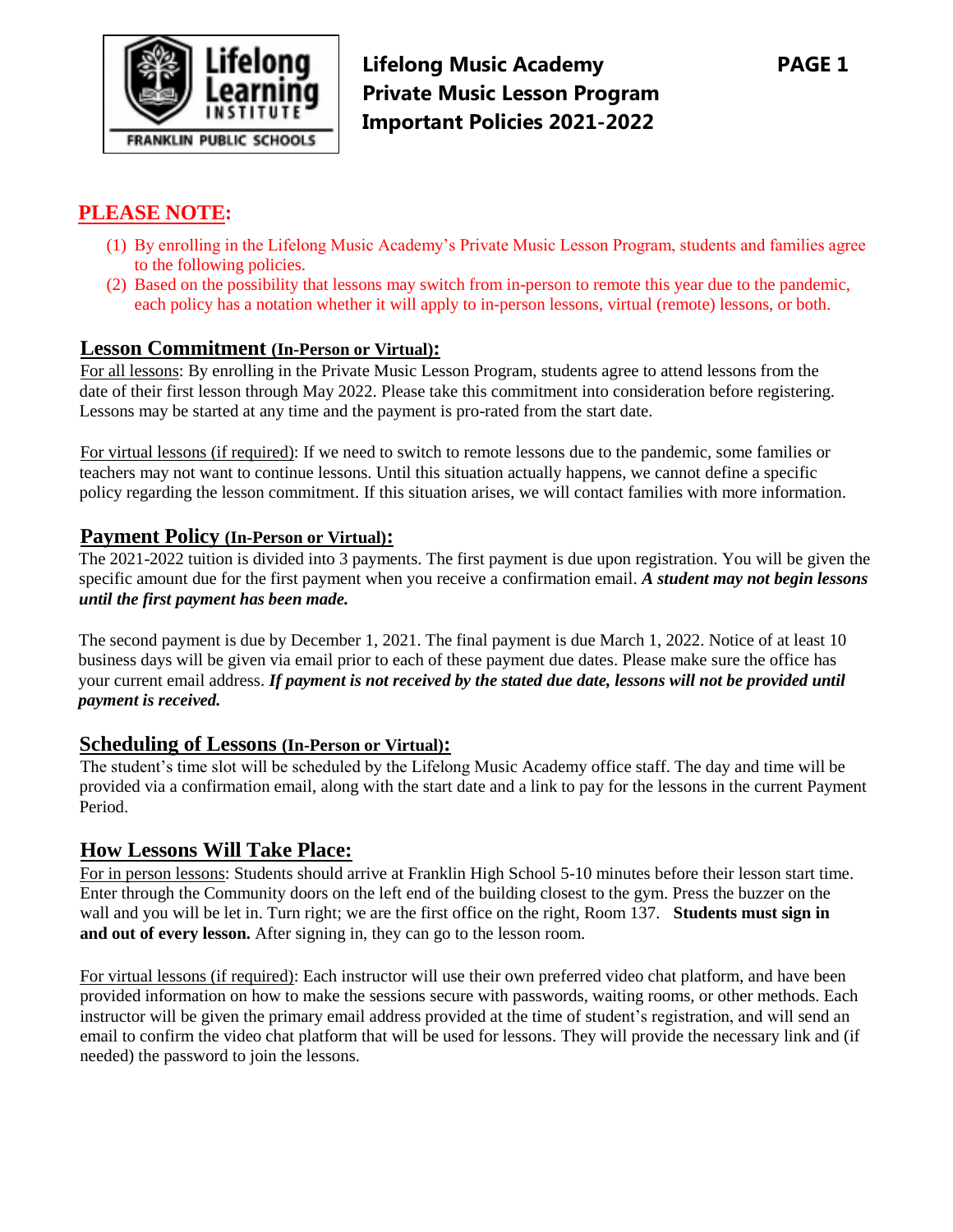

**Lifelong Music Academy PAGE 2 Private Music Lesson Program Important Policies 2021-2022**

# **Drop-Off and Pick-Up (In-Person)**:

**Elementary students:** For drop-off of students in grades 2-5, parent/guardian must enter the building with the student, bring them to the Lifelong Music Academy office, and sign them in. For pick-up, parent/guardian must enter the building and come to the Lifelong Music Academy office to pick up the student. *Parents/guardians are expected to be on time for pick-up.* 

**Middle School and High School students:** Students in 6-12 grade may enter the building by themselves, sign themselves in and out at the Lifelong Music Academy office, and leave the building by themselves.

## **Student Absences & Make-Up Lessons (In-Person or Virtual):**

Once you have a confirmed lesson time slot, you are financially responsible for that time slot, whether or not you are able to attend the lessons each week. That said, we do allow certain absences to be made up:

- Each student is permitted one absence per school year for any reason (illness, travel, etc.) that will be made up. Subsequent missed lessons will not be made up and no refunds will be issued.
- In addition, students in grades 6-12 enrolled in a Franklin Public Schools music ensemble during the school day are permitted one additional excused absence for a lesson that directly conflicts with a required school concert. *The FPS concert date, time, and the student's participation will be verified in order to qualify for a makeup lesson.* Subsequent missed lessons will not be made up and no refunds will be issued.

**TO NOTIFY US OF AN ABSENCE:** The office must be notified via email by 10 AM on the lesson day for any absence. Email: MusicAcademy@franklinps.net. **No makeup lesson will be given for a lesson missed without proper email notification. IMPORTANT: Emails directly to teachers do not count as proper notification.**

Makeup lessons are scheduled during the 3 designated makeup weeks at the end of the program year, May 23, 2022 through June 13, 2022. Some makeup lessons may be scheduled during the year if needed. If a student misses a makeup lesson for any reason, it is forfeit.

#### **Teacher Absences (In-Person & Virtual):**

When a teacher must miss a lesson, notice to the parent/guardian will be given immediately after our office is informed of the situation. Teacher absences will be made up. In extreme circumstances, due to extended illness or other unforeseen circumstances, a refund may be issued at the discretion of the Director.

### **Weather or Other Cancellations Absences (In-Person)**:

If Franklin Public Schools are closed for weather or other unexpected reasons, Private Lessons are also cancelled. If Franklin Public Schools afternoon/evening activities are cancelled for any reason, Private Lessons are also cancelled. Lifelong Music Academy will send an email and/or text message in either case.

Lessons cancelled for unexpected reasons will be made up. If all efforts to make up the lesson(s) are unsuccessful, a refund may be issued at the discretion of the Director.